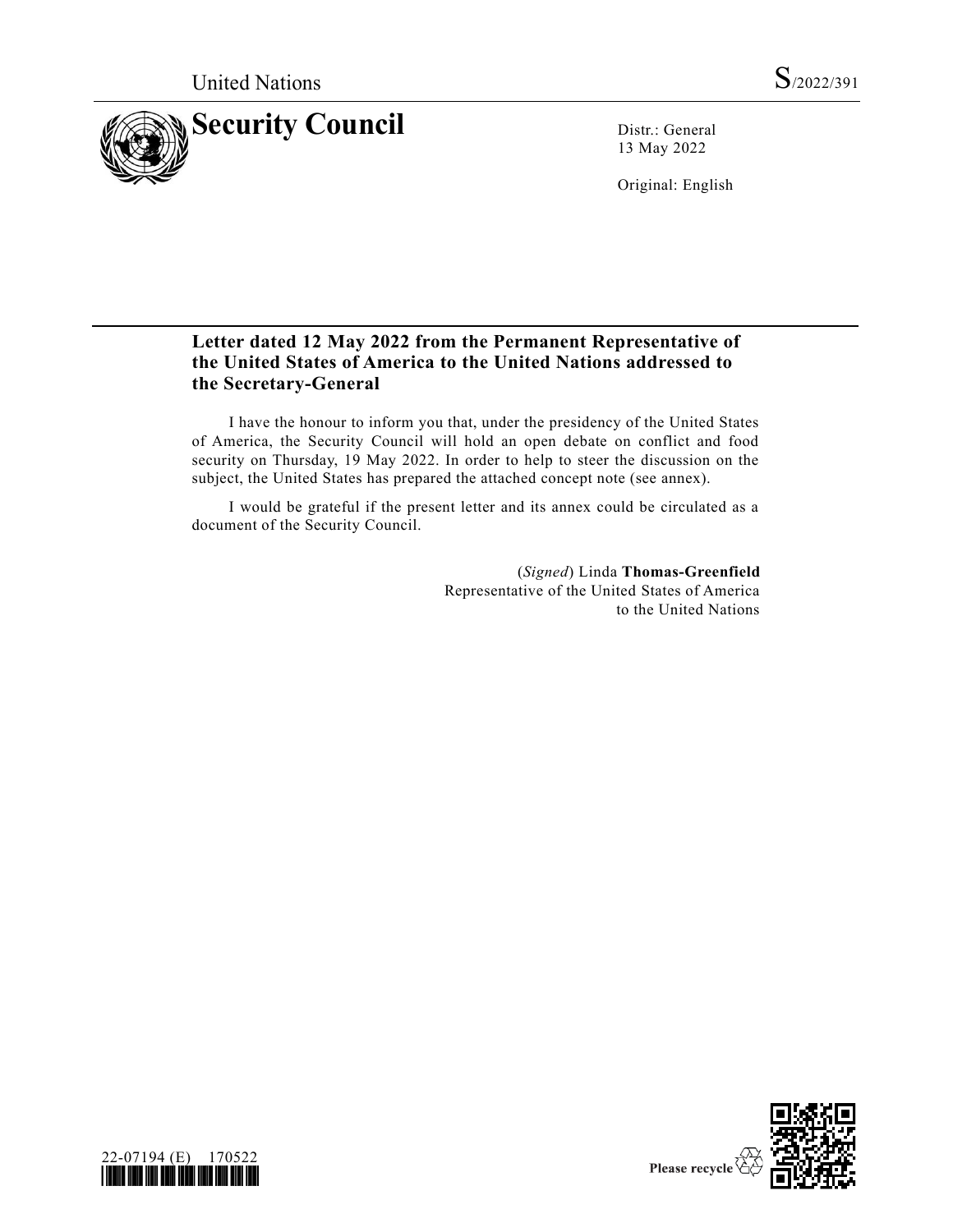## **Annex to the letter dated 12 May 2022 from the Permanent Representative of the United States of America to the United Nations addressed to the Secretary-General**

## **Concept note for the Security Council open debate on  conflict and food security, 19 May 2022**

### **Objective**

1. A sharp increase in global food insecurity threatens to destabilize fragile societies and exacerbate armed conflicts and regional instability. The Security Council open debate seeks to identify ways to break the cycle of conflict-driven food insecurity. It provides an opportunity to review and consider ways to mitigate these impacts, including bolstering global food supply in a manner consistent with international trade obligations, promoting compliance with international humanitarian law obligations, and mobilizing resources and collective action to improve food security and resilience, especially in the least developed countries.

#### **Background**

2. During its March 2021 Security Council presidency, the United States convened an open debate focused on the cycle of conflict-driven food insecurity and the need to confront famine and acute malnutrition. The meeting reinforced the commitment of the Security Council to advance international efforts to address global food insecurity.

3. The coronavirus disease (COVID-19) pandemic has exacerbated pre-existing drivers of fragility, widened gender inequalities and exposed structural vulnerabilities of local and global food systems, hitting the most economically vulnerable households particularly hard and pushing an estimated 161 million people into food insecurity. The increasing frequency and intensity of extreme weather disasters resulting from climate change are a driver of food insecurity. Violent conflict over access to land and water has already been discussed as a matter of concern for the Security Council. Climate adaptation is underfunded and, according to the Office for the Coordination of Humanitarian Affairs, is not being prioritized in countries that are most vulnerable to the effects of the climate crisis.

4. In December 2021, the Office for the Coordination of Humanitarian Affairs estimated up to 811 million people are undernourished. Without immediate life saving assistance, over 43 million people will fall into famine or famine-like conditions. The Office's most recent Global Humanitarian Overview noted that without sustained and immediate action, "food insecurity outcomes in 2022 could be catastrophic".

5. According to the World Food Program (WFP), 60 per cent of the world's hungry people live in areas of conflict. This includes dire cases such as the situation in Yemen, where 19 million people are food insecure. Armed conflict is exacerbating hunger in many other areas of the world, including the Horn of Africa, South Sudan and the Syrian Arab Republic. The Russian Federation's war against Ukraine – the world's fifth-largest exporter of wheat and second-largest exporter of sunflower oil – is compounding these threats. In addition to the war's disruption of agriculture and the normal growing season, the Russian Federation's blockage of ports and destruction of civilian infrastructure has further led to a dramatic disruption in global agricultural supply chains. The impact is being felt in countries already facing dangerous levels of food insecurity, and many have already reported alarming increases in the price of staple commodities. The WFP found the price of a food basket